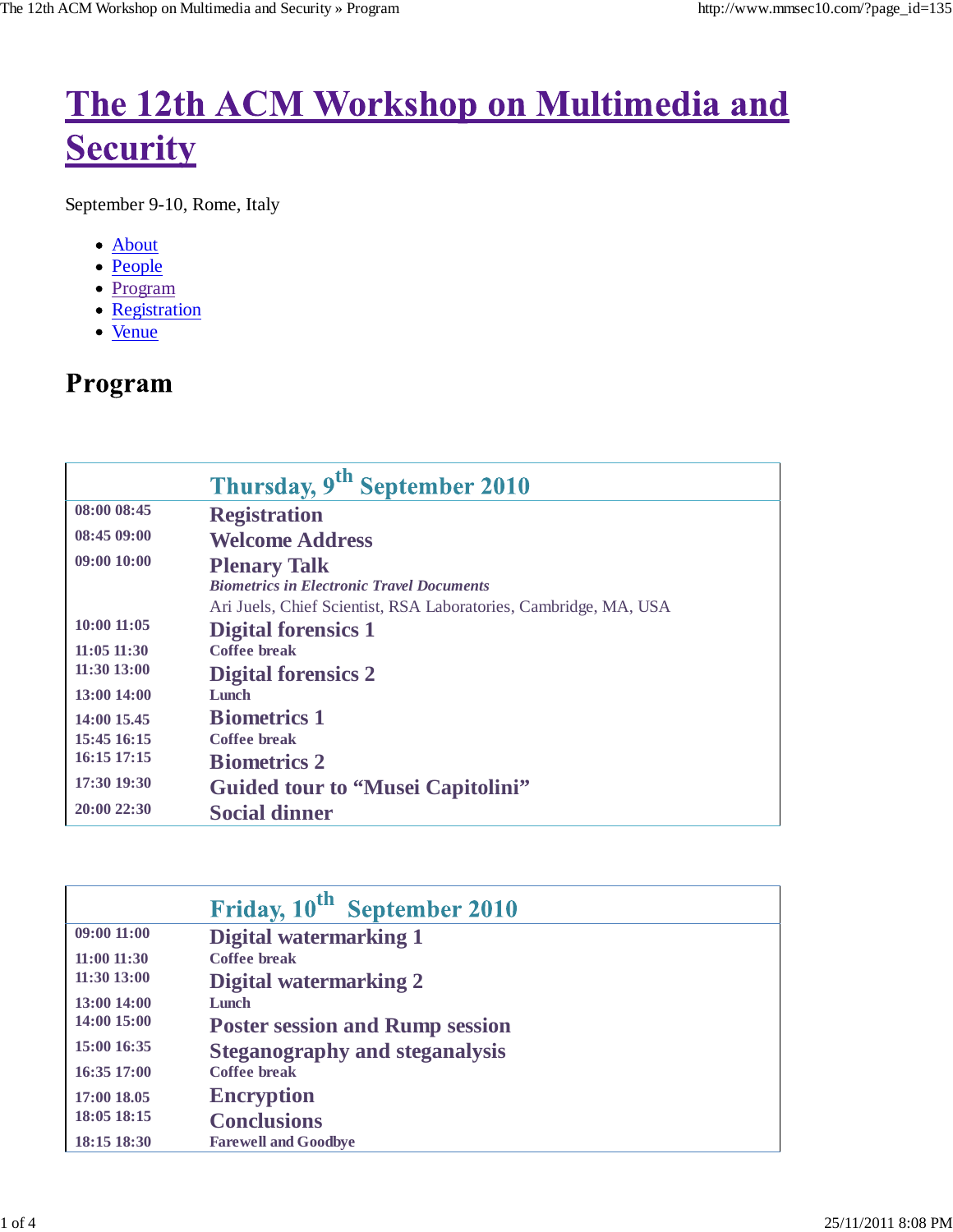# **Thursday, 9th September 2010**

| 08:00 08:45 Registration |  |  |  |
|--------------------------|--|--|--|
|--------------------------|--|--|--|

#### 08:45 09:00 **Welcome Address**

09:00 10:00 **Plenary Talk**

*Biometrics in Electronic Travel Documents*

Ari Juels, Chief Scientist, RSA Laboratories, Cambridge, MA, USA

**Digital forensics 1** (Session Chair: Alessandro Piva)

- 10:00 10:25 *Estimating Vignetting Function From A Single Image For Image Authentication,* Siwei Lyu (University at Albany, SUNY)
- 10:25 10:45 *Linear row and column predictors for the analysis of resized images,* Matthias Kirchner (TU Dresden)
- 10:45 11:05 *Color Laser Printer Forensics with Noise Texture Analysis*

JungHo Choi (KAIST), Hea-Yeoun Lee (Kumoh National Institute of Technology) Heung-Kyu Lee (Korea Advanced Institute of Science and Technology)

11:05 11:30 **Coffee break**

### **Digital forensics 2** (Session Chair: Scott Craver)

11:30 11:55 *Anti-Forensics of Contrast Enhancement in Digital Images* Gang Cao (Beijing Jiaotong University), Yao Zhao (Beijing Jiaotong University), Rongrong Ni (Beijing Jiaotong University), Huawei Tian (Beijing Jiaotong University)

#### 11:55 12:20 *Towards Event Ordering in Digital Forensics*

Arshad Jhumka (University of Warwick) Chris Levett (University of Warwick) Sarabjot Anand (University of Warwick)

12:20 12:40 *FLD-Based Detection of Double-Compressed Speech Signals*

Xiaoying Feng (University College London)

- 12:40 13:00 *Screenshot Identification Using Combing Artifact from Interlaced Video* Ji-Won Lee (KAIST), Min-Jeong Lee (KAIST), Tae-Woo Oh (KAIST), Seung-Jin Ryu (KAIST), Heung-Kyu Lee (KAIST)
- 13.00 14.00 **Lunch**

### **Biometrics 1** (Session Chair: Andrzej Drygajlo)

#### 14:00 14:25 *Negative Databases for Biometric Data*

Julien Bringer (Sagem Sécurité) Hervé Chabanne (Sagem Sécurité, Télécom ParisTech)

- 14:25 14:45 *Identification and Secret-Key Generation in Biometric Systems with Protected Templates* Frans Willems (TU/e), Tanya Ignatenko (TU/e)
- 14:45 15:05 *User interaction and automatically generation based reverse-engineer methods on a biometric hash algorithm for dynamic handwriting*

Karl Kümmel University of Applied Sciences Brandenburg), Claus Vielhauer University of Applied Sciences Brandenburg)

15:05 15:25 *Binary Spectral Minutiae Representation with Multi-Sample Fusion For Fingerprint Recognition* Haiyun Xu (University of Twente), Raymond Veldhuis (University of Twente)

15:25 15:45 *Multi-Factor Biometrics for Authentication: A false sense of security* Hisham Al Assam (University of Buckingham) Harin Sellahewa (University of Buckingham), Sabah Jassim (University of Buckingham)

15:45 16:15 **Coffee break**

#### **Biometrics 2** (Session Chair: Frans Willems)

16:15 16:35 *The impact of ARTMAP to appearance-based face verification*

Andrey Makrushin (Otto-von-Guericke University), Claus Vielhauer (University of Applied Sciences Brandenburg) 16:35 16:55 *Face recognition with DAISY descriptors*

Carmelo Velardo (Eurecom), Jean-Luc Dugelay (EURECOM)

16:55 17:15 *Palm Vein Biometrics Based on Infrared Imaging and Complex Matched Filtering* Modris Greitans (IECS), Rihards Fuksis (IECS), Mihails Pudzs (IECS)

### **Friday, 10<sup>th</sup> September 2010**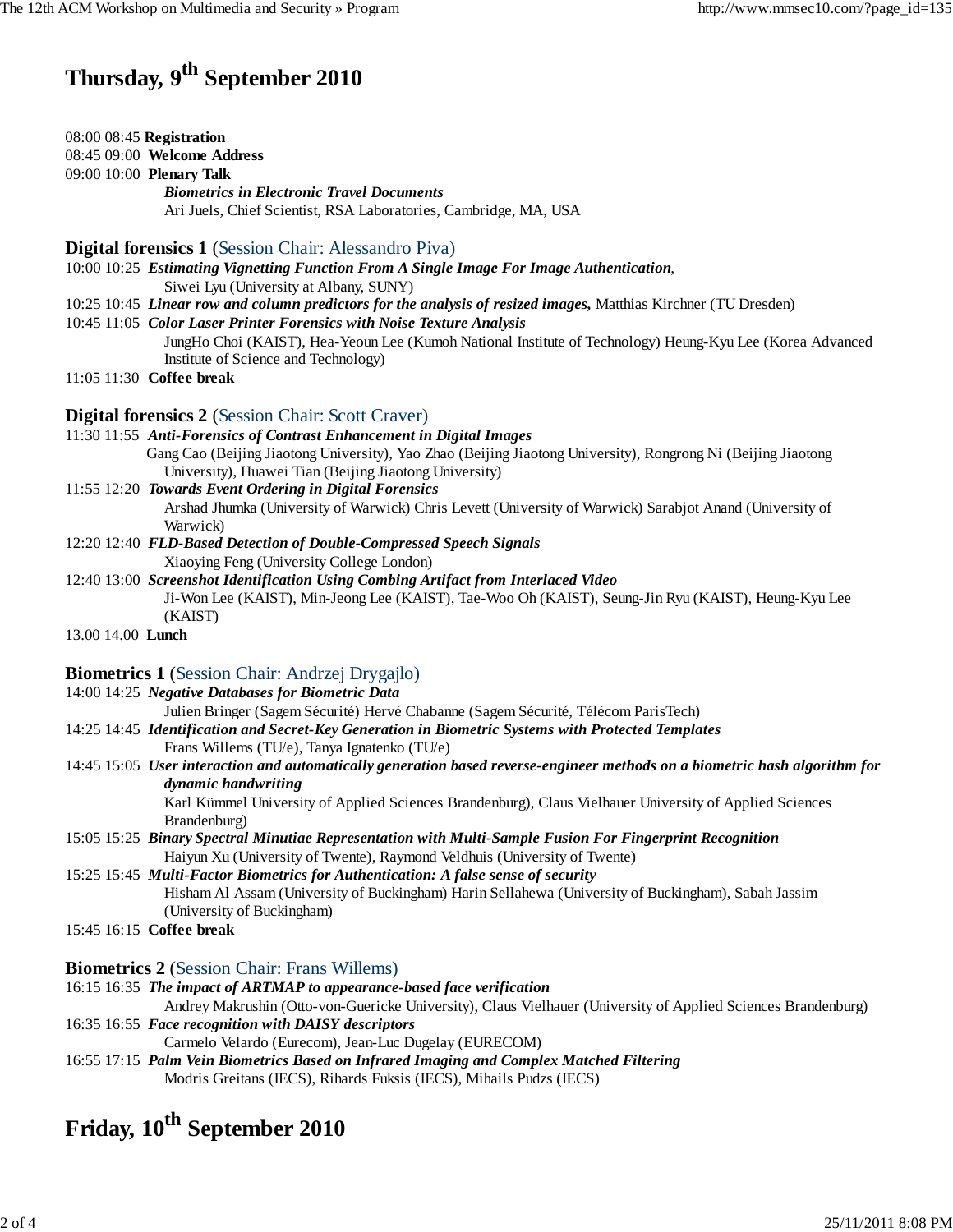### **Digital Watermarking 1** (Session Chair: Jessica Fridrich)

| 09:00 09:25 Modelling Watermark Communication Protocols using the CASPER Modelling Language                          |
|----------------------------------------------------------------------------------------------------------------------|
| Christian Kraetzer (OvGU / FIN / ITI), Ronny Merkel (OvGU / FIN / ITI), Robert Altschaffel (OvGU / FIN / ITI),       |
| Eric Clausing (OvGU/FIN/ITI), Maik Schott (OvGU/FIN/ITI), Jana Dittmann (OvGU/FIN/ITI)                               |
| 09:25 9:50 Robust Detection of Audio Watermarks after Acoustic Path Transmission Michael Arnold (Technicolor), Peter |
| Baum (Technicolor), Xiao Chen (Technicolor)                                                                          |
| 09:50 10:15 Video Watermarking using Motion Compensated 2D+t+2D Filtering Deepayan Bhowmik (The University of        |
| Sheffield), Charith Abhayaratne (The University of Sheffield)                                                        |
| 10:15 10:40 A Highly Adaptable Capacity and Invisibility 3D Watermarking Based on Four-Points Sets                   |
| Gao Xifeng (Shandong University)                                                                                     |
| $10:40$ $11:00$ Reversible watermarking via histogram shifting and least square optimization                         |
| Michele Muzzarelli (University of Roma TRE), Marco Carli (University of Roma TRE), Giulia Boato (University of       |
| Trento), Karen Egiazarian (Tampere University of Technology)                                                         |
| $11:00$ $11:30$ Coffee break                                                                                         |
| <b>Digital Watermarking 2</b> (Session Chair: Mauro Barni)                                                           |
|                                                                                                                      |

|                                                                                           | 11:30 11:55 Towards robust and secure watermarking                                                              |  |
|-------------------------------------------------------------------------------------------|-----------------------------------------------------------------------------------------------------------------|--|
|                                                                                           | Fuchun Xie (INRIA-Rennes Bretagne Atlantique Research Center, France), Teddy Furon (INRIA-Rennes Bretagne       |  |
|                                                                                           | Atlantique Research Center, France) Caroline Fontaine (CNRS/Telecom Bretagne, France)                           |  |
| 11:55 12:20 Reversible Watermarking for Image Integrity Verification in Hierarchical PACS |                                                                                                                 |  |
|                                                                                           | Marco Eontani (Università di Firanza), Aleggia De Posa (Università di Firanza), Poberto Caldelli (Università di |  |

Marco Fontani (Università di Firenze), Alessia De Rosa (Università di Firenze), Roberto Caldelli (Università di Firenze), Francesco Filippini (Università di Firenze), Alessandro Piva (Università di Firenze), Matteo Consalvo (Azienda Sanitaria di Firenze)

12:20 12:40 *Zero False Positive 2-secure Fingerprinting Watermarking based on Combining Hamming Distance Conditions and Parent Pair Search*

> Marcel Schaefer (Fraunhofer SIT), Waldemar Berchtold (Fraunhofer SIT) Sascha Zmudzinski (Fraunhofer SIT), Martin Steinebach (Fraunhofer SIT)

12:40 13:00 *Watermark Detection on Quantized Transform Coefficients using Product Bernoulli Distributions* Peter Meerwald (Univ. Salzburg), Andreas Uhl (Univ. Salzburg)

13:00 14:00 **Lunch**

#### **Poster Session and Rump session** (Session Chairs: Jessica Fridrich, Scott Craver)

14:00 14:20 *Fully featured secure biometric smart card device for fingerprint-based authentication and identification* Lionel Beaugé (COVADIS S.A.) Andrzej Drygajlo (EPFL)

14:20 15:00 *Rump Session*

#### **Steganography and steganalysis (Session Chair: Teddy Furon)**

15:00 15:25 *Quantitative Steganalysis of LSB Embedding in JPEG Domain*

- Jan Kodovsky (Binghamton University), Jessica Fridrich (Binghamton University)
- 15:25 15:50 *Steganography using Gibbs random fields*
	- Tomas Filler (Binghamton University), Jessica Fridrich (Binghamton University)
- 15:50 16:15 *The Square Root Law Does Not Require a Linear Key*
	- Andrew Ker (Oxford University)

16:15 16:35 *Simple Algorithmic Modifications for Improving Blind Steganalysis Performance*

Valentin Schwamberger (MPI for Biological Cybernetics), Matthias Franz (HTWG Konstanz)

16:35 17:00 **Coffee break**

#### **Encryption** (Session Chair: Andrew Ker)

17:00 17:25 *Privacy-Preserving Fingercode Authentication*

Mario Di Raimondo (Università of Catania), Mauro Barni (Università di Siena) Dario Catalano (Università di Catania), Ruggero Donida Labati (Università di Milano) Pierluigi Failla (Dept. of Inf. Eng. Uni. Siena), Tiziano Bianchi (Università di Firenze) Dario Fiore (Ecole Normale Superieure - CNRS-INRIA), Riccardo Lazzeretti (Università di Siena) Vincenzo Piuri (Università di Milano), Fabio Scotti (Università di Milano) Alessandro Piva (Università di Firenze)

- 17:25 17:45 *eSketch: a Privacy-Preserving Fuzzy Commitment Scheme for Authentication using Encrypted Biometrics* Pierluigi Failla (Dept. of Inf. Eng. Uni. Siena), Yagiz Sutcu, Mauro Barni (Università di Siena)
- 17:45 18:05 *Subjective and Objective Quality Assessment of Transparently Encrypted JPEG2000 Images* Thomas Stutz (University of Salzburg), Vinod Pankajakshan (IRCCyN) Florent Autrusseau (IRCCyN) Andreas Uhl

(Univ. Salzburg), Heinz Hofbauer (University of Salzburg )

18:05 18:15 **Conclusions**